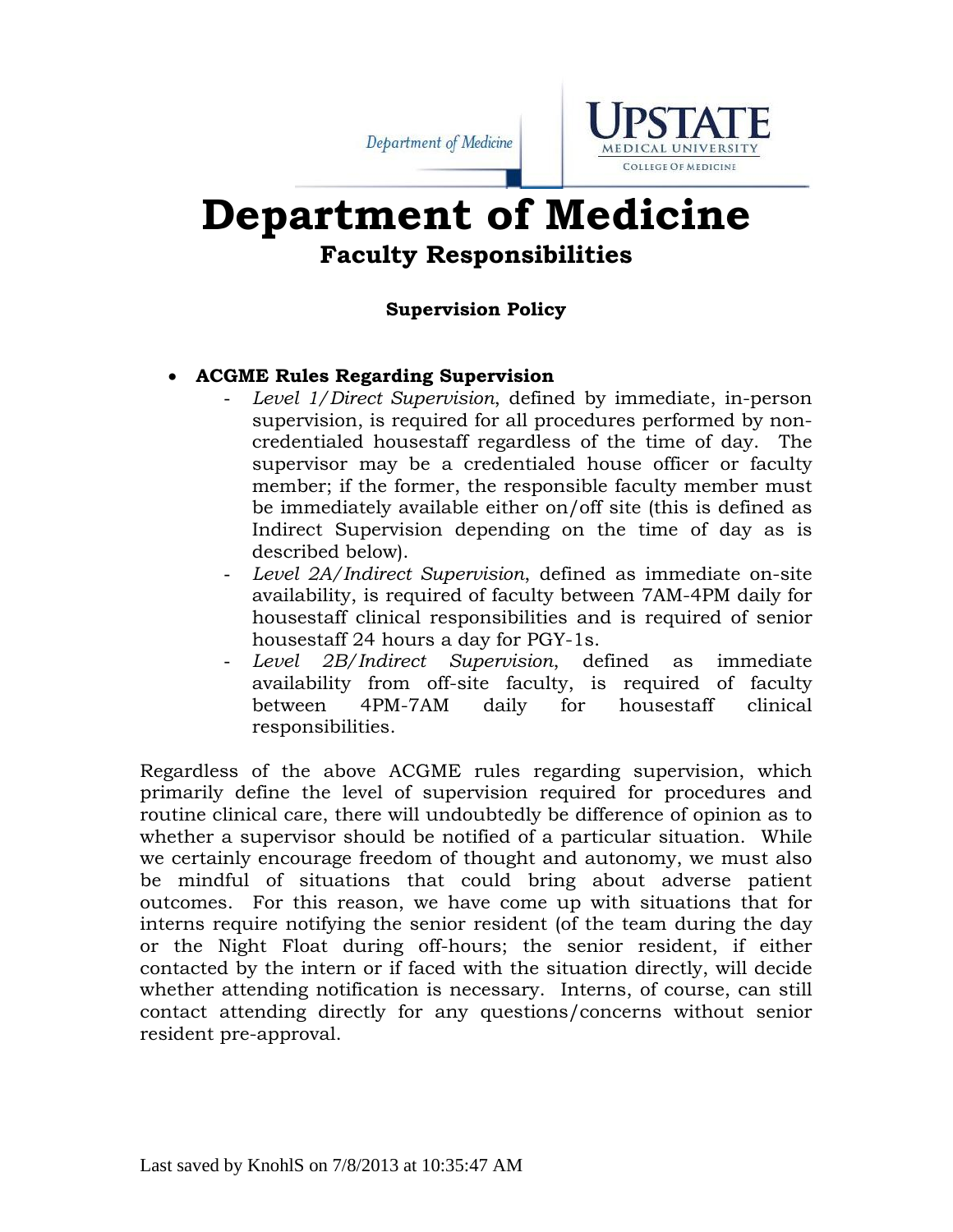The situations are as follows:

#### **Cardiac Issues**

-Any situation where ACLS is required

- -Hemodynamic Collapse/Shock
- -Urgent/Malignant Hypertension
- Chest Pain concerning for ACS, Pneumonia, PE, PTX, Pericarditis, Aortic
- Dissection

#### **Dermatologic Issues**

- New or worsening Skin Rash

#### **Endocrine Issues**

- New Hyper/Hypoglycemia
- Thyroid Storm
- Myxedema Coma
- Adrenal Crisis

### **GI Issues**

- Hematemesis
- Melena/Hematochezia/BRBPR
- Surgical Abdomen
- New or Worsening Vomiting/Diarrhea

### **Hematology/Oncology Issues**

- Neutropenic Fever
	- Falling Hemogloblin/Hematocrit
	- New Blood Dyscrasias
	- Transfusion Requirement or Reaction

#### **ID Issues**

- Concern of new infection or amending a current antimicrobial regimen

#### **Neurologic Issues**

- New Seizure
- Status Epilepticus
- New CVA (or signs/symptoms suggestive of the same)
- New Coma
- New Delirium

#### **Pulmonary Issues**

- Respiratory Distress/Arrest
- Any situation in which NIPPV or intubation required.
- Dyspnea concerning for same disease processes listed above under Chest Pain +
- CHF, Obstructive Lung Disease
- Hypoxia
- Hemoptysis

#### **Renal Issues**

- New Oliguria/Anuria
- New Renal Failure
- New Electrolyte Dyscrasia that requires urgent attention
- Gross Hematuria

#### **Miscellaneous Issues**

- Patient signing out AMA
- Patient being transferred to a different level of care or a different service
- Death of patient
- A procedure is required
- New Hyper/Hypothermia
- Adverse Drug Reaction
- Pain that is new or in which a narcotic is added or increased
- Danger to self or others
- Consultation required
- Change or Decline in Mental Status from baseline
- Fall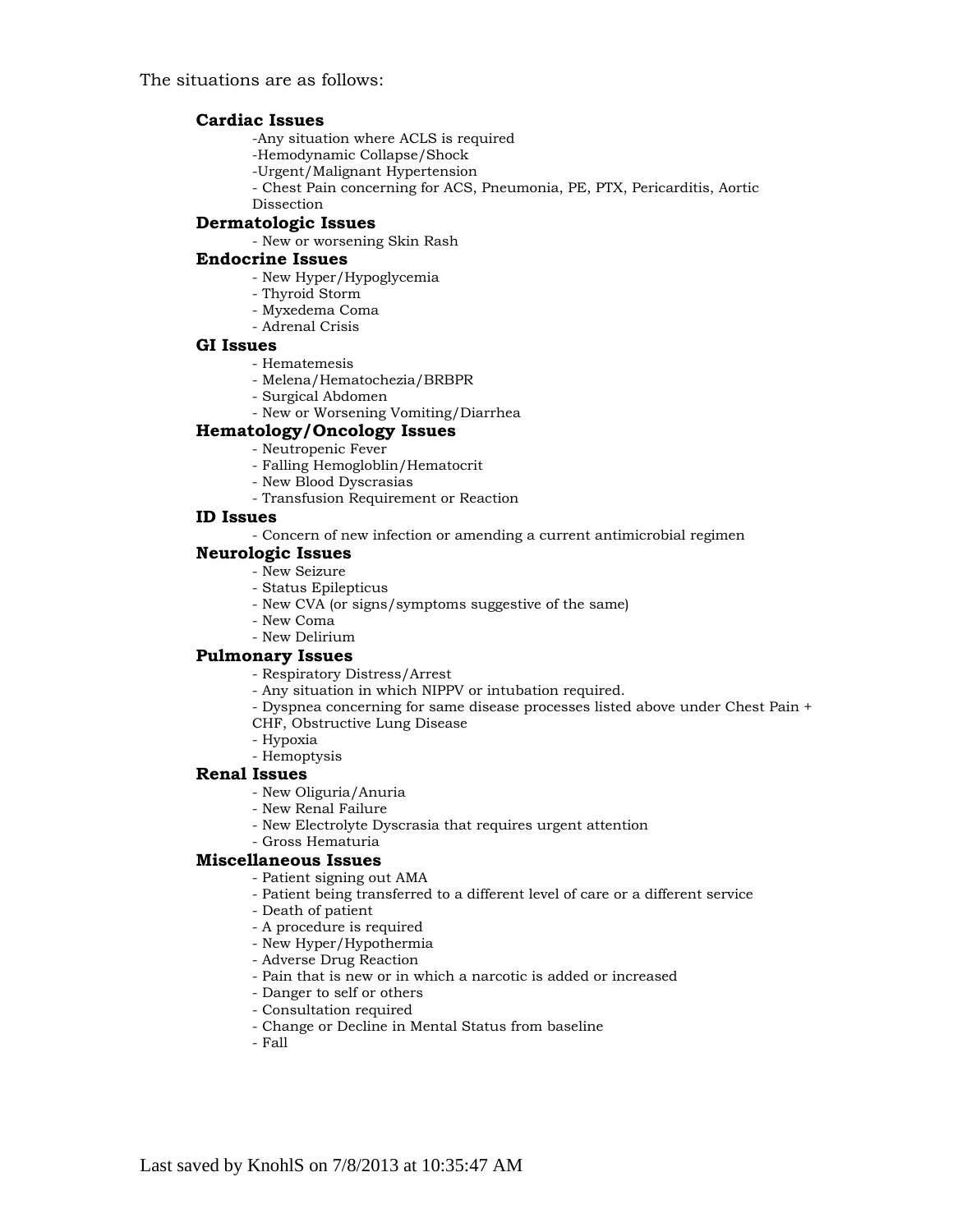# **1) Inpatient Floor Teams (General Medicine at UH and VA)**

### a. 7AM-4PM

- i. Each team attending will conduct on-site patient-care rounds with the team every morning seven days a week.
	- 1. If a team attending is not able to fulfill the above requirement, he/she must ensure that there is another faculty member that can.
- ii. Each team attending will be available (within a 20-mile radius to the hospital) to the team's housestaff and students until at least 4PM Monday-Friday and until at least 12PM on Saturday or Sunday (whichever day the team is present).
	- 1. If a team attending is not able to fulfill the above requirement, he/she must ensure that there is another faculty member that can.
- iii. Each team attending must ensure that team handoff/signout is conducted appropriately and is accurate.
	- 1. If a team faculty member is not able to fulfill the above requirement, he/she must ensure that there is another faculty member that can.
- iv. Faculty (or credentialed designee) must be physically present to directly supervise any procedure performed by housestaff or students in which there is no credentialed trainee on the team.
	- 1. If a team faculty member is not able to fulfill the above requirement, he/she must ensure that there is another faculty member that can.
- b. 4PM-10PM
	- i. Each team attending will be available by phone and will be contacted for any new patients or any significant changes to current patients. If an issue requires the attending to be present in the hospital, the attending has the option of asking the Nocturnist to provide that service.
		- 1. If a team faculty member is not able to fulfill the above requirement, he/she must ensure that there is another faculty member that can.
- c. 10PM-7AM
	- 1. The Nocturnist will provide supervision and back-up coverage for all covered General Medicine services.
	- 2. The Nocturnist will provide coverage (without housestaff) for all uncovered General Medicine Services.

# **2) Inpatient Floor Teams (Hematology/Oncology)**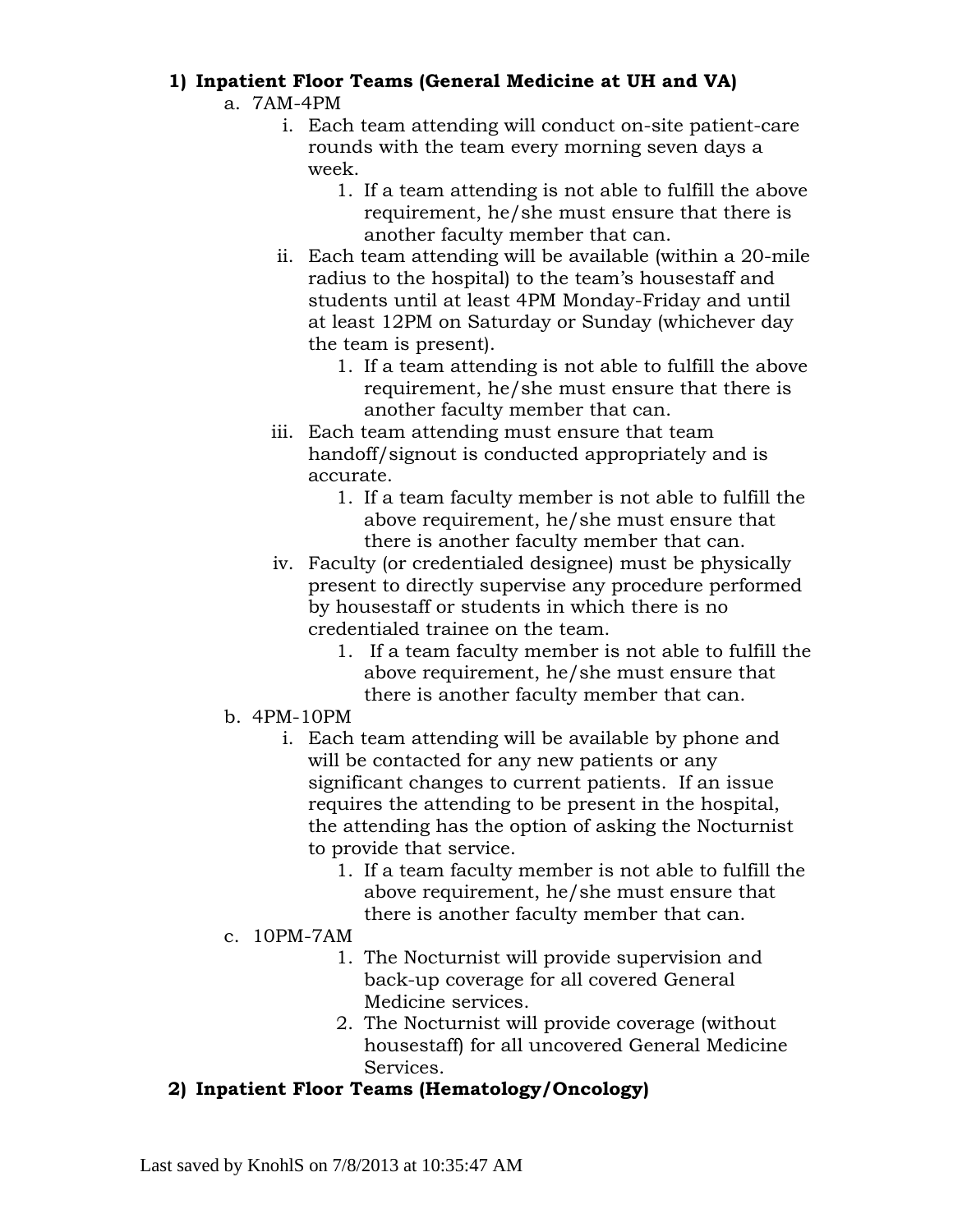- a. 7AM-4PM
	- i. The team attending will conduct on-site patient-care rounds with the team every morning seven days a week.
		- 1. If the team attending is not able to fulfill the above requirement, he/she must ensure that there is another faculty member that can.
	- ii. The team attending will be available (within a 20-mile radius to the hospital) to the team's housestaff and students until at least 4PM Monday-Friday and until at least 12PM on Saturday or Sunday (whichever day the team is present).
		- 1. If the team attending is not able to fulfill the above requirement, he/she must ensure that there is another faculty member that can.
	- iii. The team attending must ensure that team handoff/signout is conducted appropriately and is accurate.
		- 1. If the team faculty member is not able to fulfill the above requirement, he/she must ensure that there is another faculty member that can.
	- iv. Faculty (or credentialed designee) must be physically present to directly supervise any procedure performed by housestaff or students in which there is no credentialed trainee on the team.
		- 1. If the team faculty member is not able to fulfill the above requirement, he/she must ensure that there is another faculty member that can.
- b. 4PM-7AM
	- i. The team attending will be available by phone and will be contacted for any new patients or any significant changes to current patients. If an issue requires the attending to be present in the hospital, the attending is responsible for ensuring that either he/she or an appointee comes in to the hospital.
		- 1. If the team faculty member is not able to fulfill the above requirement, he/she must ensure that there is another faculty member that can.

### **3) ICU/ACS Services**

### a. 7AM-4PM

- i. The ICU/ACS attending will conduct on-site patientcare rounds with the ICU/ACS team every morning seven days a week.
	- 1. If the ICU/ACS attending is not able to fulfill the above requirement, he/she must ensure that there is another faculty member that can.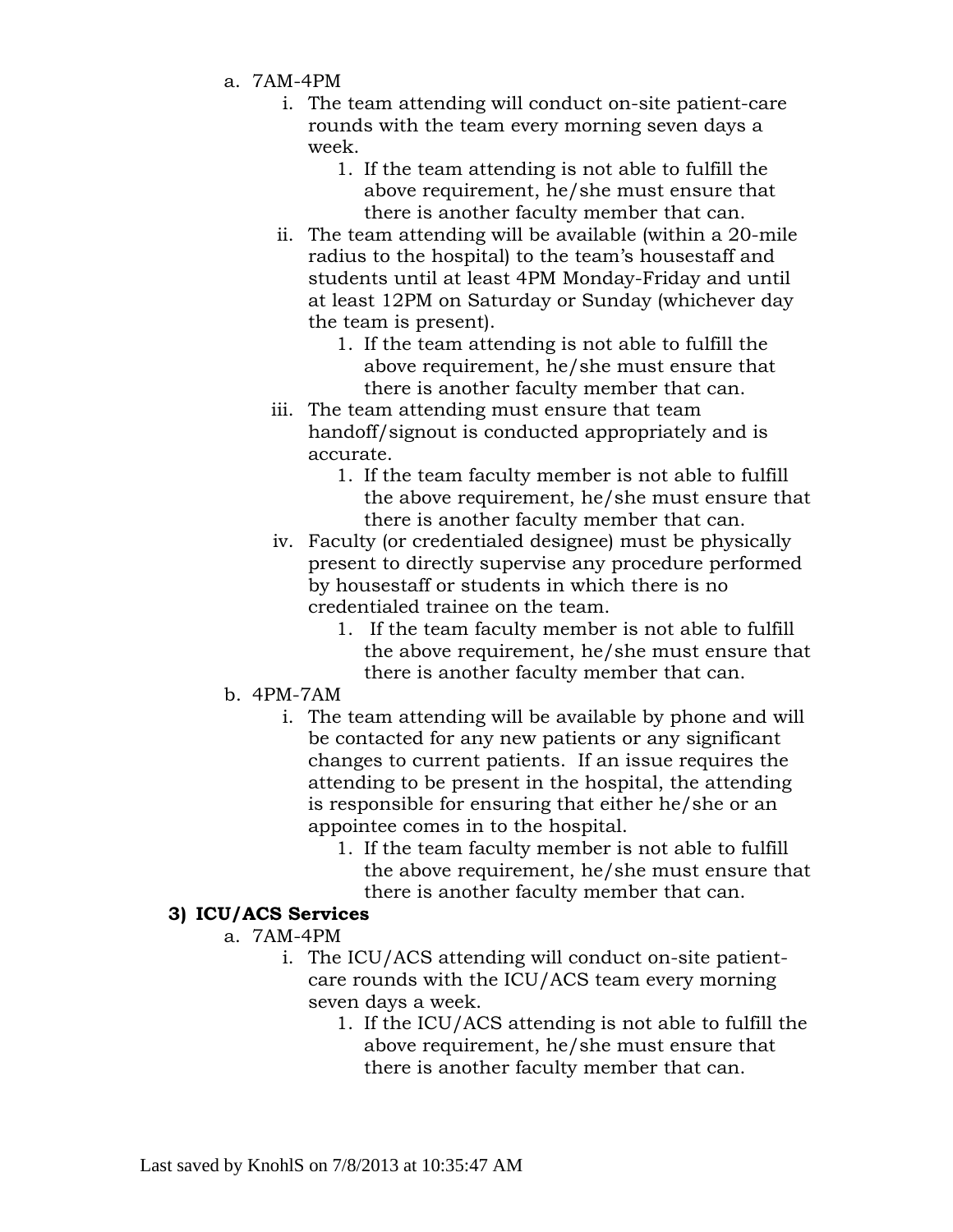- ii. The ICU/ACS attending will be available (within a 20 mile radius to the hospital) to the team's housestaff and students until at least 4PM Monday-Friday and until at least 12PM on Saturday and Sunday.
	- 1. If the ICU/ACS attending is not able to fulfill the above requirement, he/she must ensure that there is another faculty member that can.
- iii. The ICU/ACS attending will conduct on-site afternoon/PM rounds seven days a week.
- iv. The ICU/ACS attending must ensure that team handoff/signout is conducted appropriately and is accurate.
	- 1. If the ICU/ACS attending is not able to fulfill the above requirement, he/she must ensure that there is another faculty member that can.
- v. The ICU/ACS attending (or credentialed designee) must be physically present to directly supervise any procedure performed by housestaff or students in which there is no credentialed trainee on the team.
	- 1. If the ICU/ACS attending is not able to fulfill the above requirement, he/she must ensure that there is another faculty member that can.
- b. 4PM-7AM
	- i. The ICU/ACS attending will be available by phone and will be contacted for any new patients or any significant changes to current patients. The ICU/ACS attending (or credentialed designee) will come into the hospital if necessary to provide direct supervision.
		- 1. If the ICU/ACS attending is not able to fulfill the above requirement, he/she must ensure that there is another faculty member that can.

### **4) Consult Services**

### c. 7AM-4PM

- i. The consult attending will conduct on-site patient-care rounds with the team every day of the week.
	- 1. If the consult attending is not able to fulfill the above requirement, he/she must ensure that there is another faculty member that can.
- ii. The consult attending will be available (within a 20 mile radius to the hospital) to the consult team's housestaff and students until at least 4PM Monday-Friday and until at least 12PM on Saturday and Sunday to the on-call consult service.
	- 1. If the consult attending is not able to fulfill the above requirement, he/she must ensure that there is another faculty member that can.